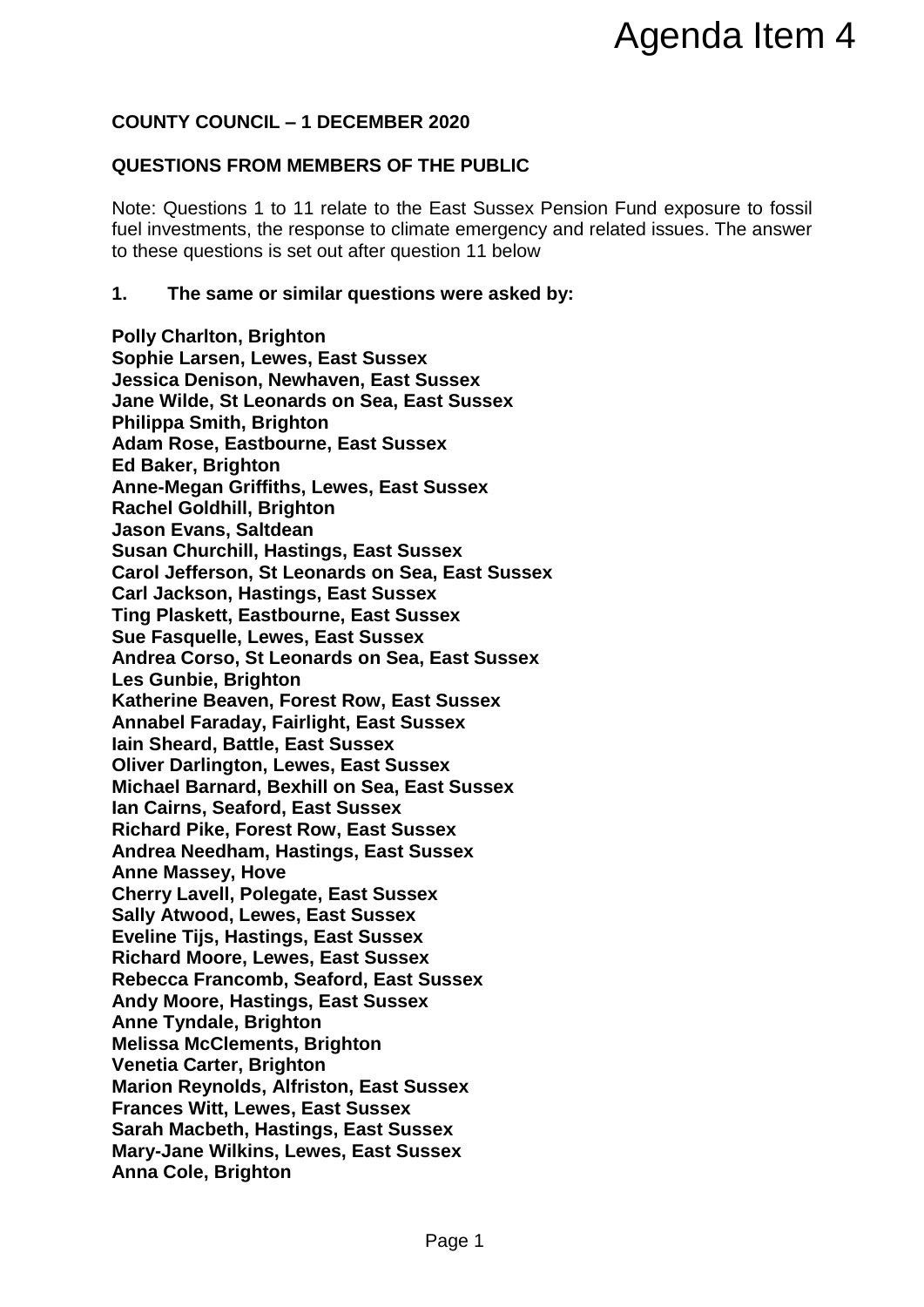**Marylin Thomas, Arlington, East Sussex Michael Gilbert, Brighton Gail Greaves, Brighton Susan Murray, Lewes, East Sussex Annette Unsworth, Brighton Ali Ghanimi, Brighton Naphia Reggiani, Forest Row, East Sussex Georgia Taylor, Forest Row, East Sussex Tim Beecher, Brighton Richard Pike, Forest Row, East Sussex Claire Duc, Lewes, East Sussex Carol Turner, Eastbourne, East Sussex Adrian Briggs, Lewes, East Sussex Mike Clemens, Brighton Gary French, St Leonards on Sea, East Sussex Sally Cranfield, Brighton Max Glaskin, Brighton Dan Lake, Brighton Svenja Czubayko, Brighton Sarah Hazlehurst, Brighton Karen Shaw, Crowborough, East Sussex Ginny Smith, Taring Neville, East Sussex Karl Horton, Hastings, East Sussex Sara Birch, Lewes, East Sussex Arnold Simanowitz, Lewes, East Sussex Sonia Blakeley, Heathfield, East Sussex Gus Garside, Brighton Andrew Durling, Pevensey, East Sussex Nina Thair, Brighton Jane Clare, Crowborough, East Sussex Anna Taylor, North Chailey, East Sussex Patricia Rigg, Lewes, East Sussex Jane McIntosh, Lewes, East Sussex Julia Hilton, Hastings, East Sussex Hugh Dunkerley, Brighton Ursula Pethick, Robertsbridge, East Sussex Jane Loftin, Fairlight, East Sussex Jean Gould, Lewes, East Sussex Margaret Fletcher, Seaford, East Sussex Polly Gray, Bexhill on Sea, East Sussex Janet Sharples, Groombridge, East Sussex Esme Needham, Hastings, East Sussex Caroline Garton, Brighton Fran Seballos, Seaford, East Sussex Elizabeth Ottosson, Eastbourne, East Sussex Norman Wright, Hove John Doherty, Bexhill on Sea, East Sussex Rosalind Clayton, Bexhill, East Sussex Paul Taylor, Brighton Denzil Jones, Lewes, East Sussex**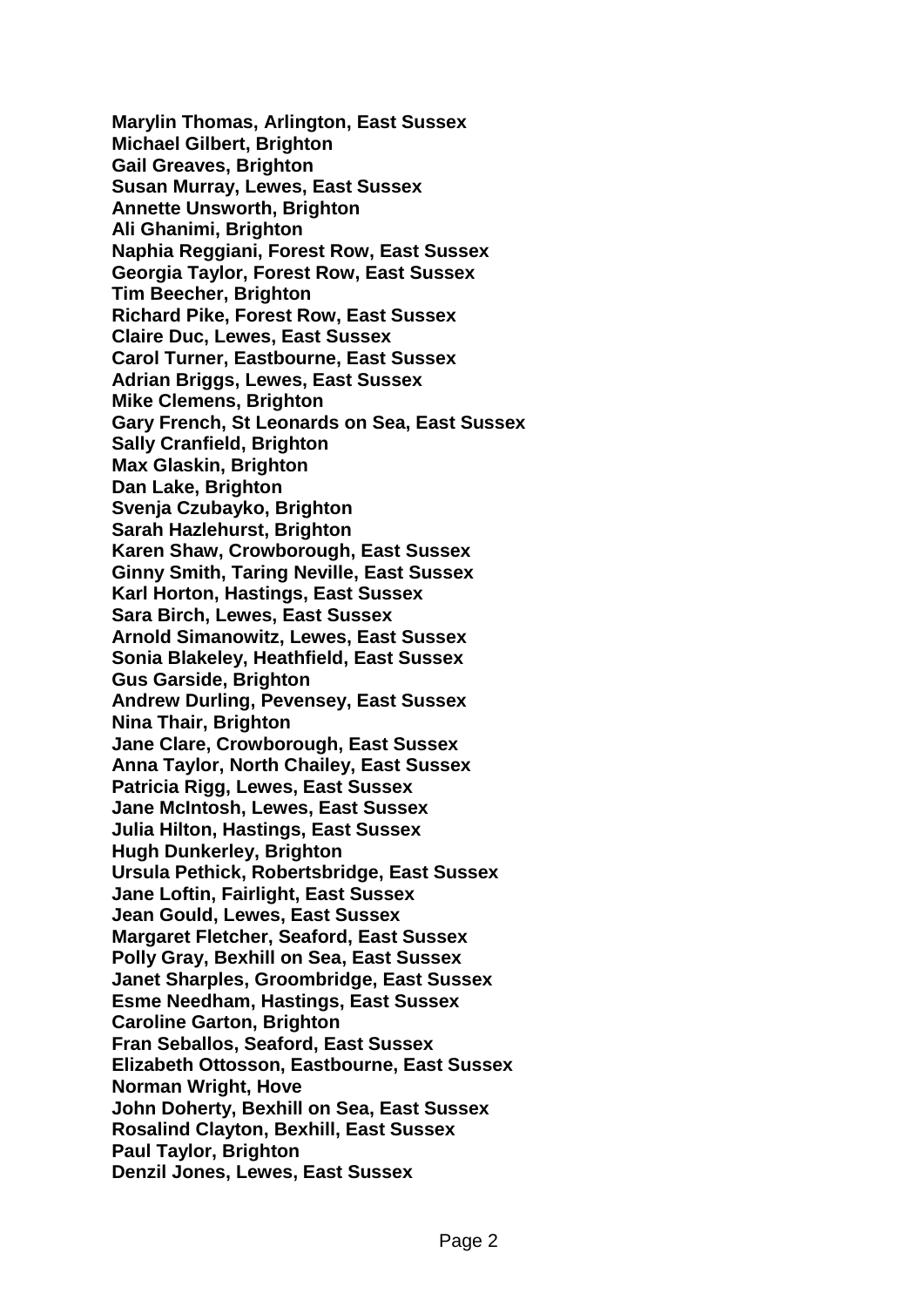**David Allen, Brighton Caroline Donegan, Ticehurst, East Sussex John Enefer, Hastings, East Sussex Jacqueline Currie, Brighton Emma Dennett, Brighton Gabriel Carlyle, St Leonards on Sea, East Sussex Nicholas Davies, St Leonards on Sea, East Sussex Ian Bunch, Hastings, East Sussex Mathew McDonnell, St Leonards on Sea, East Sussex Jules McBride, St Leonards on Sea, East Sussex Sarah Cuming, St Leonards on Sea, East Sussex Jemima Dury, Hastings, East Sussex Ann Link, Lewes, East Sussex Vanessa Fulkes, St Leonards on Sea, East Sussex Erica Smith, St Leonards on Sea, East Sussex Chloe Mathews, St Leonards on Sea, East Sussex Karen Beal, St Leonards on Sea, East Sussex Abigail Nicol, St Leonards on Sea, East Sussex Jane Wigan, St Leonards on Sea, East Sussex Hattie Embleton, Brighton Lesley Restorick, Hastings, East Sussex Jennifer Allan, Seaford, East Sussex Lesley Ann Dawes and Alistair Dawes, St Leonards on Sea, East Sussex**

Does the East Sussex Pension Committee accept that, because burning fossil fuels is the key driver of global warming, the goals of the Paris Climate Agreement (to keep global warming to 'well below 2 °C', pursuing 1.5°C) cannot be achieved without the rapid alignment of the big fossil fuel companies with a 1.5°C pathway\*?

Can the chair of the East Sussex Pension Committee give a single example of an oil or gas major that is currently aligned with a 1.5°C pathway\*?

And – given the rapidly shrinking window for action – when will the Fund divest from those oil and gas companies that fail to align themselves with a 1.5°C pathway\*?

\* By a 1.5°C pathway we mean one that: (a) yields a 50% or better chance of keeping global warming below 1.5°C; and (b) does so without assuming the future creation of global scale 'negative emissions technologies' (ie. ones that remove carbon dioxide from the atmosphere) that don't currently exist.

# **2. Question from Dirk Campbell, Lewes East Sussex**

As ESCC declared a climate emergency in October 2019, and it is not disputed that the burning of fossil fuels is the main driver of global warming, why is the ESCC Pension Fund still investing in oil and gas when there are better alternatives both in terms of financial returns and climate change mitigation?

### **3. The same or similar questions were asked by:**

**Alison Cooper, St Leonards on Sea, East Sussex Jane Munro, Winchelsea Beach, East Sussex**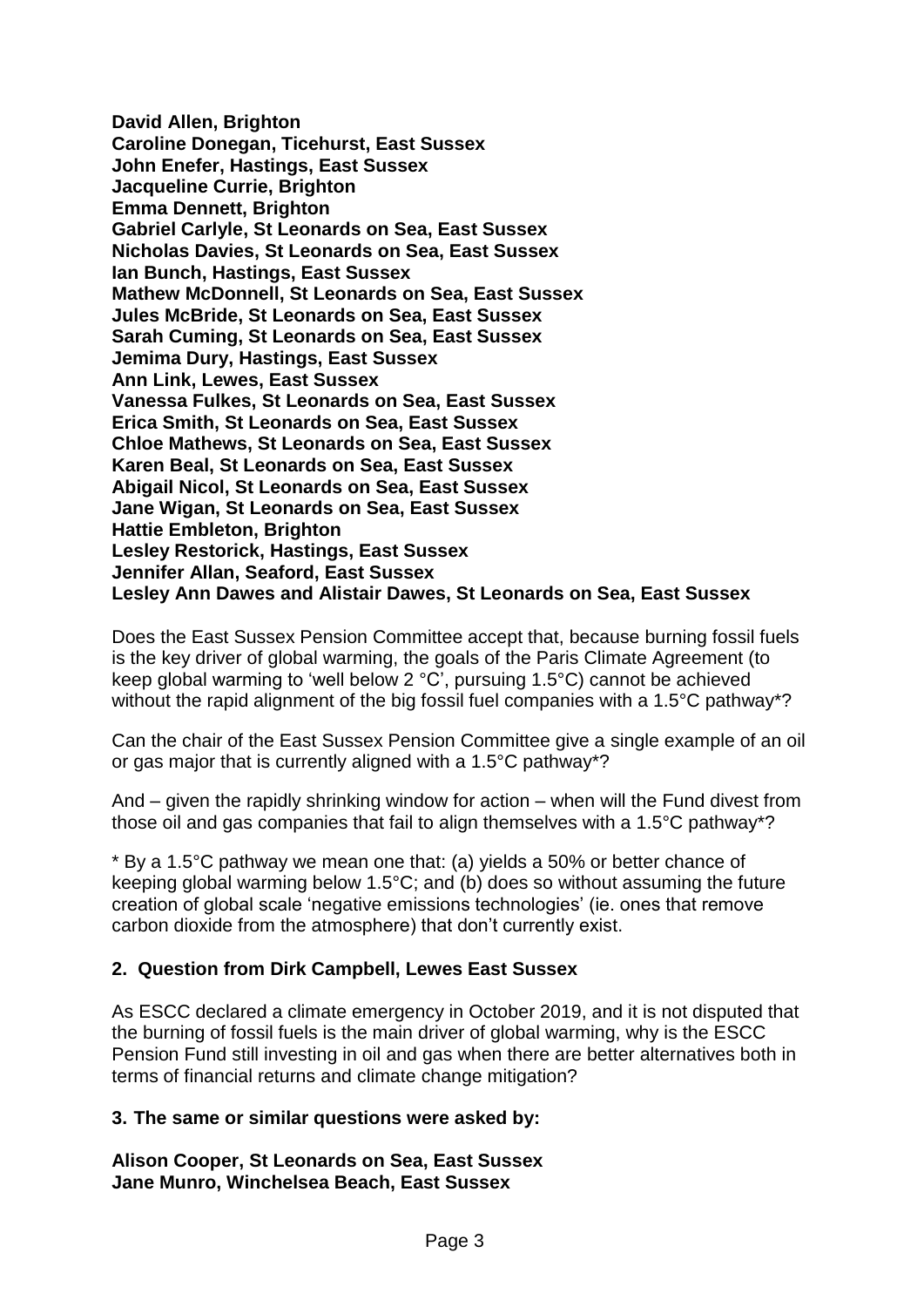#### **Philippa Hislop, Lewes, East Sussex Jane Carpenter, Lewes, East Sussex Carol Mills, Eastbourne, East Sussex Duncan Armstrong, Lewes, East Sussex Amy Pedder, Hove Anthony Bradnum, St Leonards on Sea**

Does the East Sussex Pension Committee accept that, because burning fossil fuels is the key driver of global warming, the goals of the Paris Climate Agreement (to keep global warming to 'well below 2 °C', pursuing 1.5°C) cannot be achieved without the rapid alignment of the big fossil fuel companies with a 1.5°C pathway?

Does the council also accept that current investments in fossil fuels are not in line with your fiduciary duty to protect your pensioners as those investments are failing?

### **4. The same or similar questions were asked by:**

#### **Jane Wright, Lewes, East Sussex Judy Scott, Hastings, East Sussex**

Can the Chair of the East Sussex Pensions Committee give a single example of an oil and gas company that is currently aligned with a 1.5 degree pathway?

### **5. The same or similar questions were asked by:**

**Carol Mills, Eastbourne, East Sussex Michael Wyatt, Bexhill on Sea, East Sussex Sylvia Goddard, Lewes, East Sussex David Sudbery, Uckfield, East Sussex Roy Francomb, Seaford, East Sussex**

Given the rapidly shrinking window for action – when will the Fund divest from those oil and gas companies that fail to align themselves with a 1.5°C pathway? (i.e.one that yields a 50% or better chance of keeping global warming below 1.5°C; and does so without assuming the future creation of global scale 'negative emissions technologies' that don't currently exist)?

# **6. Question from Liz Prince-Harding, Brighton**

When will the council recognise the grave danger that our levels of fossil fuel use are posing to our climate and so our health and survival, and divest from fossil fuel industries?

### **7. Question from Natasha Padbury, Lewes, East Sussex**

What evidence does ESCC have that it is treating the declared climate emergency as an emergency and is on track to help meet the Paris Agreement and UK climate targets when it is still investing in the fossil fuel industry such as with the East Sussex Pension Scheme?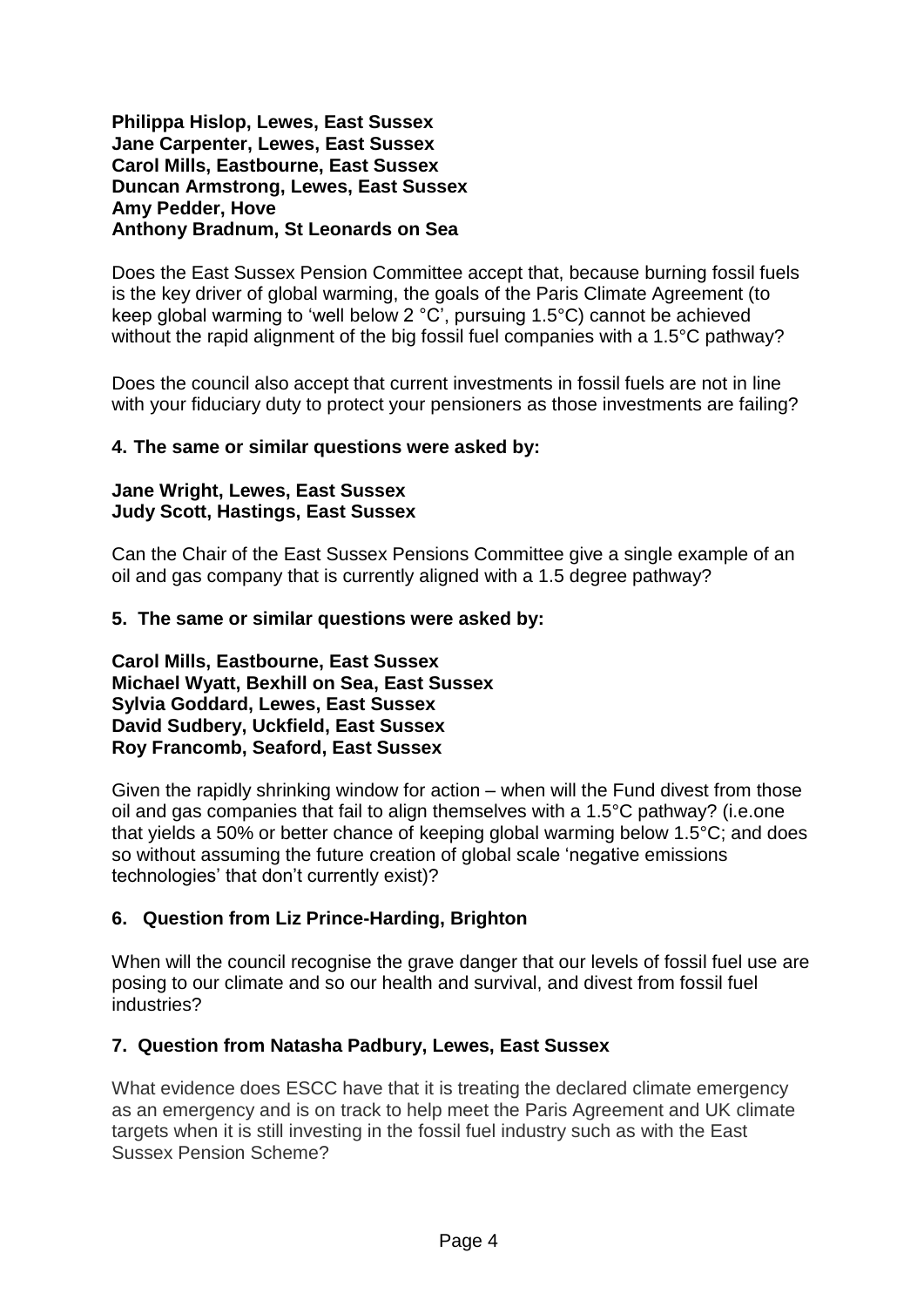# **8. Question from Ben Clench, Hove**

You declared a Climate Emergency in October 2019. As such it is your responsibility to protect our climate as much as possible. You have done nothing to follow your responsibility to do this by investing in fossil fuel activities in your pension scheme.

I urge you to divest from supporting these activities by changing the investment you have made with the pensions of your staff. Climate breakdown is something we are starting to experience and I really feel that the council would not want to support this. As such please make sure pension contributions are not supporting the fossil fuel industry.

# **9. Question from James Meek, Seaford, East Sussex**

Why is East Sussex County Council doing nothing to divest its pension investments from fossil fuel companies? Why has Cllr Gerard Fox singularly failed to answer any of the questions put to him at the last Full Council meeting in respect of the pension fund investments?

When will ESCC divest its pension fund investments from fossil fuel industries?

# **10. Question from Fiona MacGregor, St Leonards on Sea, East Sussex**

Why is the East Sussex Pension Committee continuing to invest in fossil fuels when it is an accepted scientific fact that emissions from the burning of oil and gas are driving climate change? When will it be switching to invest in renewable energy?

# **11. Question from Richard Boyle, Eastbourne, East Sussex**

Why not just move your carbon portfolio to renewable energy generating (wind and Solar) and battery companies?

There are dozens of safe harbour green companies with huge growth potential and you won't be left with stranded assets. Also, you won't be part of the Global Heating problem but part of the solution.

# **Response by the Chair of the Pension Committee to questions 1 to 11 above**

A large number of the questions ask whether as Chair of the Pension Committee I can give a single example of an oil and gas major that is currently aligned with a 1.5⁰c pathway. The research shows that there are none, despite some bold moves by European companies. According to the Transition Pathway Initiative five oil and gas majors are on track to align with the Paris emissions pledges, three of which are getting closer to a 2<sup>o</sup>c climate pathway by 2050 but additional measures are required. Most economies, including the United Kingdom, are not yet on track to align with commitments made under the Paris Agreement and much policy detail has yet to follow. It goes without saying therefore that a very substantial proportion of major companies and sectors are also not operationally aligned with Paris ambitions because policy does not fully support that outcome. It is not the role of the Fund to police the Paris Agreement and the fund seeks to monitor and manage energy transition risks at an overall portfolio level. Whether an individual company or sector is currently on track for 1.5 or 2 degrees is not a direct determining factor for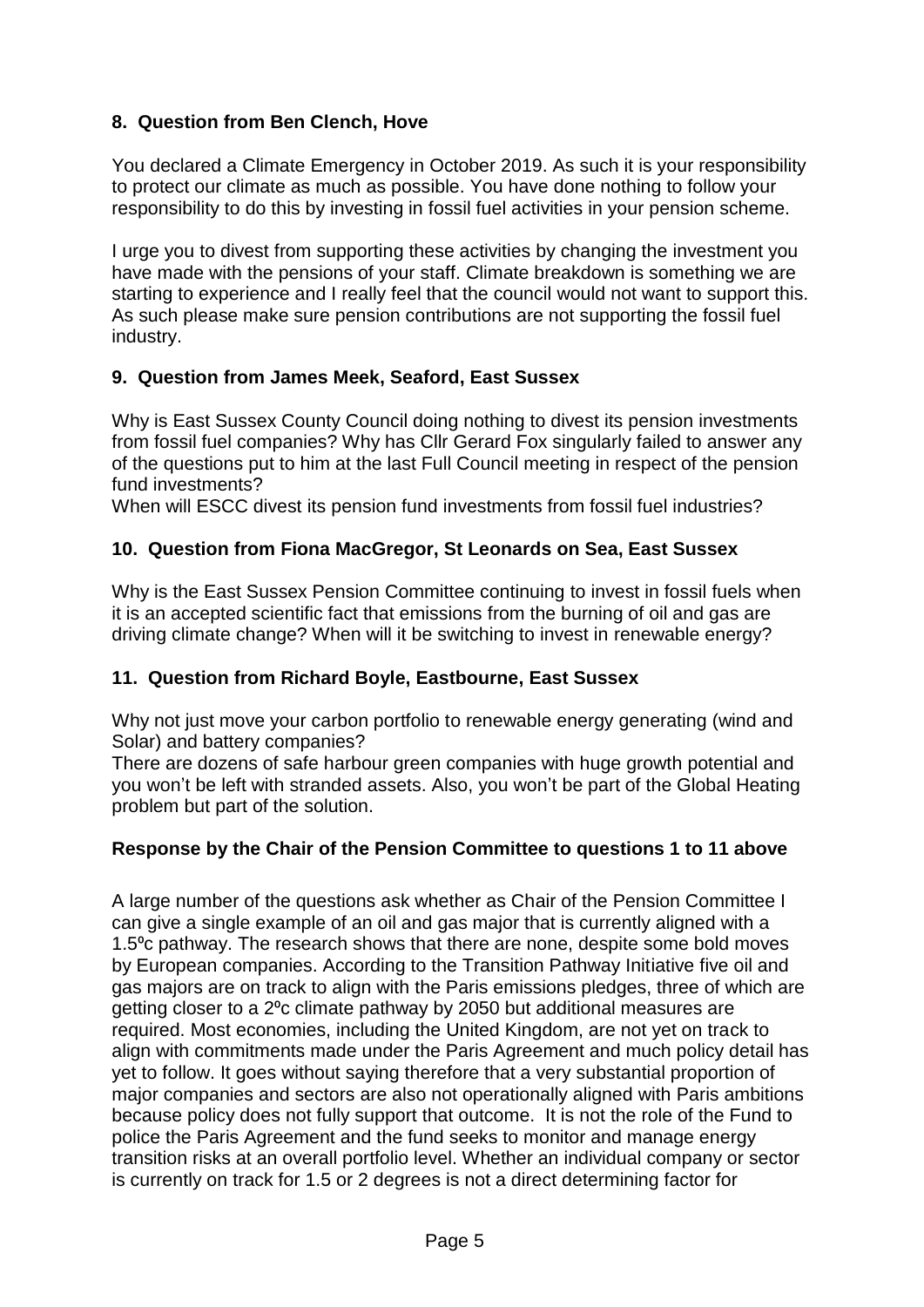investment by the Fund. That decision lies with the Fund's Investment Managers who must weigh up all risks of the underlying holdings. The Fund monitors the performance, philosophy and actions of those managers as they make investments on behalf of the fund in line with the mandate of the investment.

The Fund's principal fiduciary responsibility is to provide pensions to the fund beneficiaries. To this end, it must have attention to adequate diversification of risk, limiting of fund volatility and provision of sufficient income from its holdings through dividends to pay the pensions. As a responsible investor it must reconcile the unfolding energy transition with its need for income to pay those pensions and it has an overriding interest in maximising the investable set of companies in its portfolio. As a consequence it pursues a policy of active engagement around the Energy Transition primarily via its membership of the Institutional Investor Group on Climate Change (IIGCC) & Climate Action 100+ which seeks to pressure and assist companies and sectors, no matter what position they start from, in aligning their long run operations with net zero ambitions and decarbonisation pathways.

The Fund acknowledges very clearly in its Statement of Responsible Investment Principles approved in September 2020 that an energy transition is underway over the next 30-40 years and that there are risks and opportunities associated with that which it has sought to identify. East Sussex Pension Fund has outperformed its investment benchmark over the last 5 years and ranks among the top LGPS Funds in terms of solvency. As a Responsible Investor it continues to evolve its approach.

The Fund does not directly invest in any specific company; instead it invests through a combination of holdings in passive index funds and active fund managers. An investment to a passive index means exposure to all companies within the index, there is no ability to divest from any specific company within it; to divest from a single company within the index would require the fund to divest from the whole strategic allocation. Up to 75% of the Fund's fossil fuel exposure has historically come via exposure to these passive index funds.

The Fund has taken substantial measures this year to better align itself with challenges associated with the *Energy Transition*. These measures include moving 2/3 of the Fund's index equity exposure into Climate & Sustainability Active Impact Equity and into an index fund provider which excludes fossil fuel companies, investing instead in climate solutions, while weighting other holdings in favour of green revenues. Additionally, it has committed to regularly carbon foot print its portfolio, become a UNPRI reporting signatory, joined the Institutional Investor Group on Climate Change (IIGCC) in pursuit of company engagement, and committed to report annually under the updated 2020 UK Stewardship code and to the Taskforce for Climate related Financial Disclosures (TCFD). It also requires that its fund managers join IIGCC and are PRI signatories.

As a consequence of these and a number of other measures, the Fund's direct exposure to Fossil Fuel assets will fall significantly below 2% by year end. Fossil fuel exposure published by gofossilfree.org in 2015 was reported to be 6.6% of the fund value; changes made by the Pension Committee since then has dropped exposure to 3.4% in September 2020 and will further drop below 2% after the current investment implementation is complete. This is a reduction of over 60% exposure in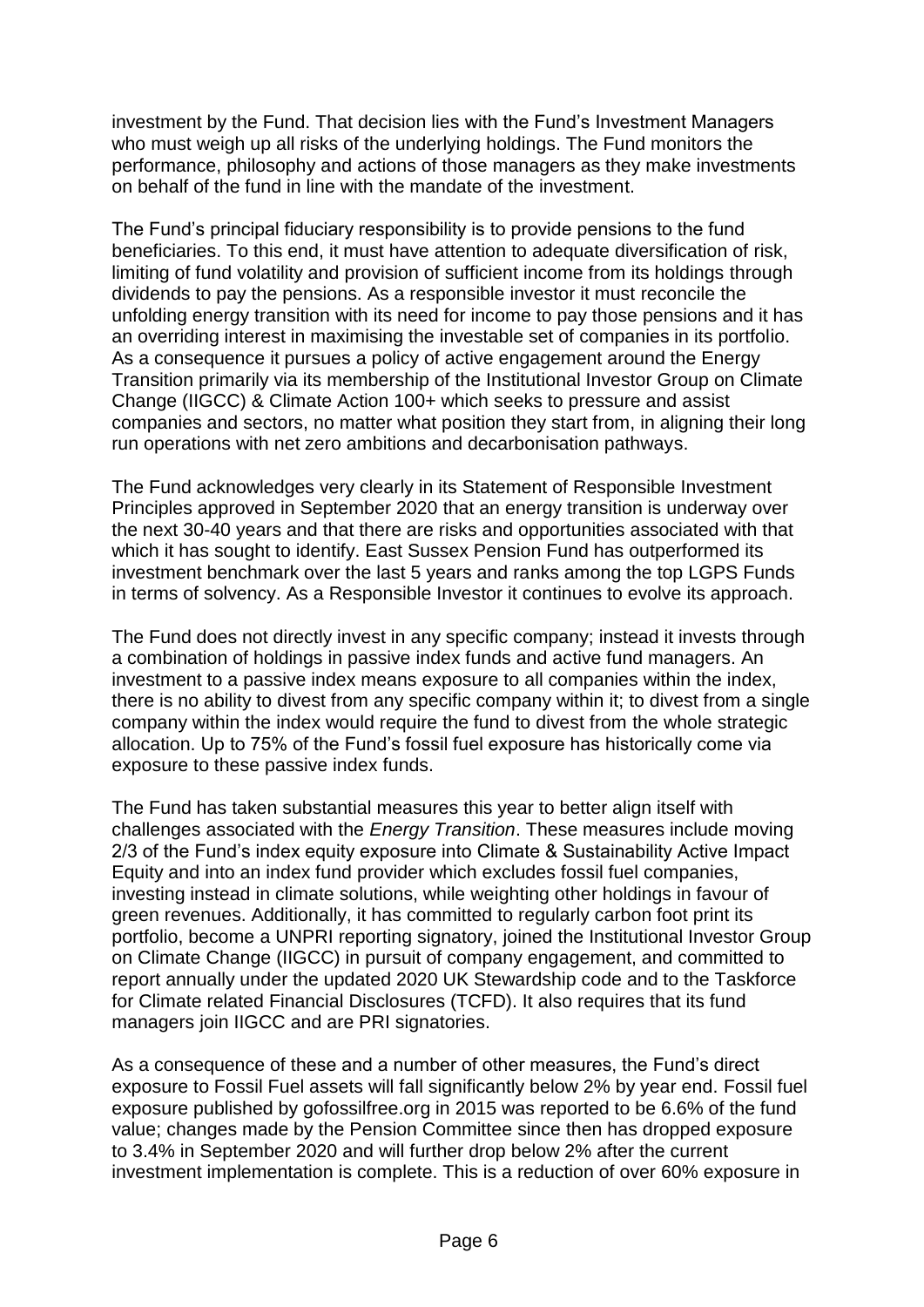the past 5 years. They may fall further once it addresses regional index equity holdings in upcoming Committee meetings.

The Committee regularly debates the merits of Engagement vs. Divestment in relation to fossil fuels. It does not currently recognise blanket divestment from entire sectors as an effective or fiduciary approach. Blanket divestment from fossil fuels would have meaningful operational implications for the fund reducing its ability to invest in a diverse range of assets and significantly reduce the scope of fund managers in which it could invest, further increasing financial risk to the fund beneficiaries. None of the investor action groups for climate action that the fund is a member suggest blanket divestment of a sector at this time

Note: Questions 12 to 21 relate to a similar issue. The answer to these questions is set out after question 21 below

**12. The same of similar questions were asked by: Helen Stollar, Brighton Duncan Taylor. Lewes, East Sussex Adrian Briggs, Lewes, East Sussex Patricia Shobaki, Hove Kathleen McMullen, Hove Alison Brownlie Bojang Helen Stollar, Brighton Karen Vincent Jones, Hove**

I was one of many residents who submitted questions to the October meeting of the County Council, expressing my grave concerns about the East Sussex Pension Fund's investments in companies complicit in human rights abuses and violations of international law by the Israeli state.

The response to these questions from Councillor Fox, in his capacity as Chair of the Pension Committee, was helpful in many respects. I was particularly pleased to see that he acknowledged that the companies I cited in my question 'operate and profit from stolen land'. I was also pleased to note that the Pension Fund is now planning to divest from these companies, despite the fact that the investments are 'passive'. Especially welcome was Councillor Fox's statement that Responsible Investment is 'at the heart of all investment decisions and provides increased transparency and monitoring of these investments'.

His response was, however, unclear and noncommittal on a number of crucial points. Accordingly, I am seeking unambiguous answers to the following questions:

In his response, Councillor Fox refers to 'these investments'. Could he specify which investments the Fund is planning to divest from, and in particular whether the plans include Elbit Systems and the 11 companies in the Pension Fund portfolio that are named on the UN Human Rights Office list and which I cited in my question? Could Cllr Fox provide a timetable for the Fund's planned divestment from these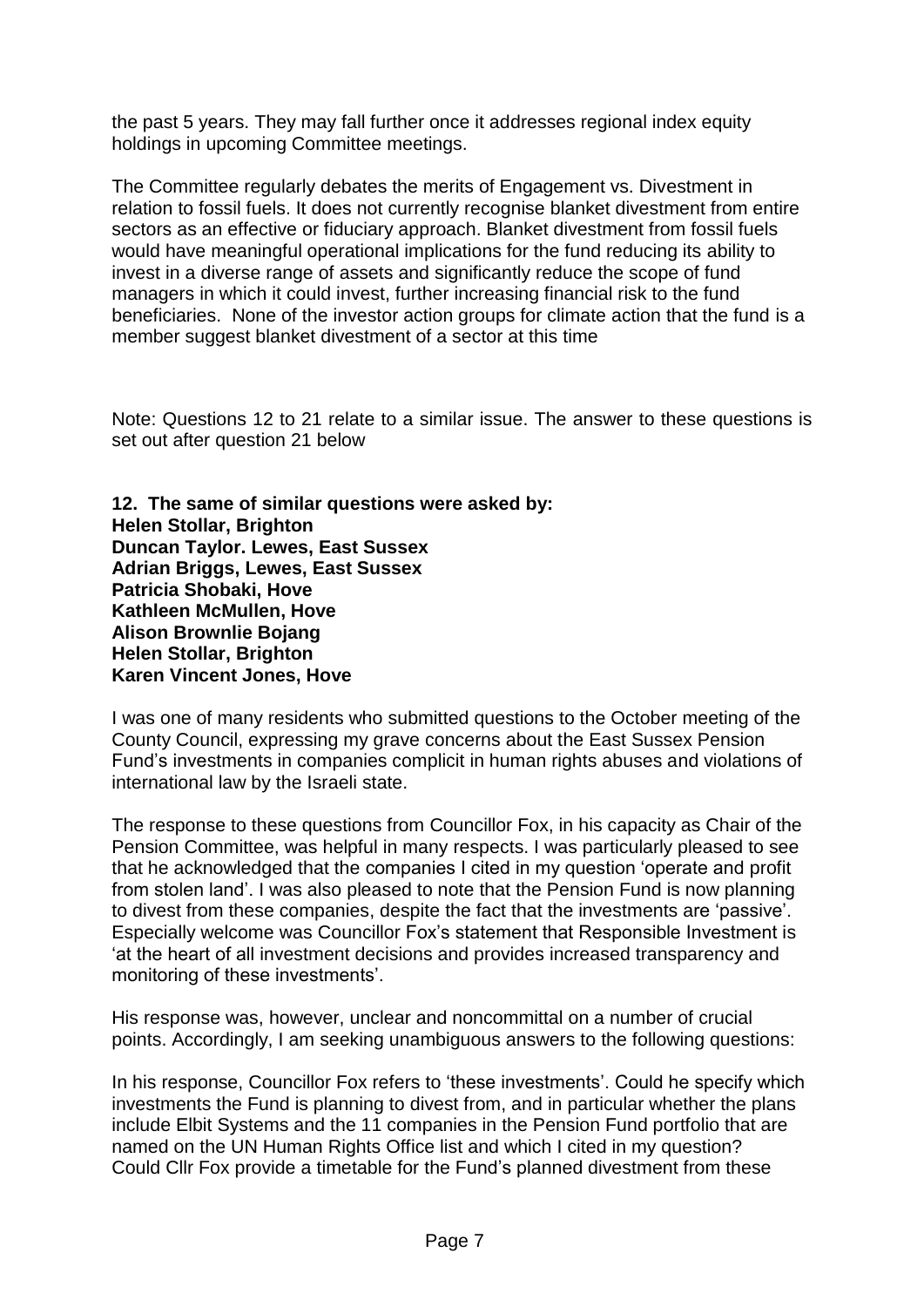complicit companies?

Could Councillor Fox confirm that the Fund's investments in Elbit Systems and the 11 companies named on the UN Human Rights Office list run counter to the Fund's Responsible Investment policy?

### **13. The same or similar questions have been asked by:**

**Guy Harris, Udimore, East Sussex Katy Colley, Brede, East Sussex David Wilson, Hastings, East Sussex Chris Sanderson, Hastings, East Sussex Anne Wells, Robertsbridge, East Sussex Jon Griffith, Hastings, East Sussex Paul Rainey, Brighton Edward Cuzner, Brighton John Fowler, Bexhill, East Sussex**

Since June this year, there has been a growing number of emails sent to the County Council objecting to the East Sussex Pension Fund's investments in companies complicit in abuses of human rights and violations of international law. These violations relate to Israel's settlements on occupied land which are illegal under international law; the International Criminal Court prosecutor is investigating their construction as a war crime.

The chair of the Pension Committee has made some helpful comments, stating that Responsible Investment Principles are 'at the heart of all investment decisions and provides increased transparency and monitoring of these investments.' Also, he acknowledged that companies mentioned in the questions 'operate and profit from stolen land.' Any pension fund operating with ethical and responsible principles would surely be divesting from such companies.

A commitment by the Pension Committee chair indicated that the fund will divest from some of the complicit companies in due course. These companies are included in the United Nations list of companies involved in Israel's illegal settlement economy. The United Nations High Commissioner for Human Rights (OHCHR) has undertaken a lengthy and extensive process of engagement with these companies. The pension fund has investments in 13 of these companies. They are: Bank Hapoalim, Bezeq, booking.com, Delek Group, Expedia Group, First International Bank, General Mills, Israel Discount Bank, Mercantile Discount Bank, Mizrahi Tefahot Bank, Motorola, Paz Oil Company and TripAdvisor. This is far more than any other local government pension fund. The vast majority have no investments in these companies at all.

Please will you specify which of the above 13 companies you plan to divest from and provide a timetable for divestment?

Elbit Systems produces a range of banned weapons including cluster munitions, weaponised white phosphorus and flechette projectiles. It produces the weaponised Hermes 450 and 900 drones. All these weapons have been used repeatedly to target the civilian population in Gaza. The Norwegian state pension fund has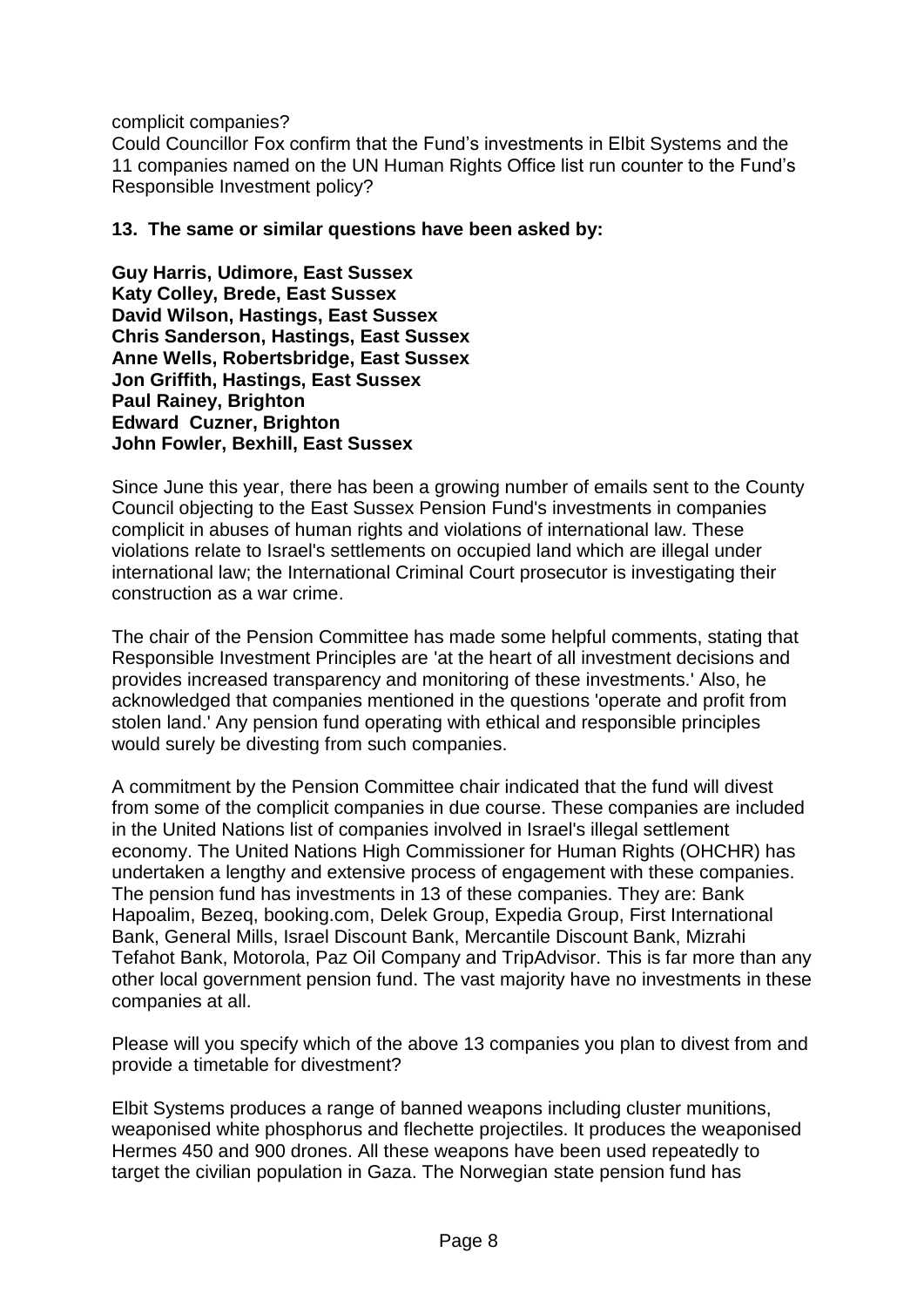divested from Elbit. So have numerous other funds such as Dutch pension giant ABP, Sweden's largest pension fund Första AP-Fonden, Danish bank Danske Bank, AXA, Folksam (Sweden), ABN AMRO and Europe's largest bank HSBC. Norges Bank, the central bank of Norway, excludes Elbit Systems due to 'particularly serious violations of fundamental ethical norms.' There are only 3 local government pension funds with investments in Elbit. This company is clearly regarded as toxic, a company that any pension fund with ethical and 'responsible' policies would keep clear of.

Will the Pension Committee confirm that the fund intends to divest from Elbit Systems, and if so, please state when?

Could the Pension Committee chair confirm that the Fund's investments in Elbit Systems and the 13 companies named on the UN Human Rights Office list run counter to the Fund's 'Responsible Investment Principles?'

Do you accept that, regardless of whether these assets are pooled or held in segregated portfolios, it is the pension fund's obligation, in line with its own 'Responsible Investment Principles,' to ensure that it does not invest in companies operating from stolen land?

Do you intend to implement screening and due diligence procedures to ensure that scheme members' money is not used to support the violation of international law relating to other companies not mentioned here?

# **14. Richard and Janet Cox, Litlington, East Sussex**

Will the Pension Committee chair confirm that the fund intends to divest from Elbit Systems, which provides Israel with weapons which it uses to perpetrate war crimes against the Palestinians?

# **15. Question from Philip Colley, Rye, East Sussex**

We cannot ignore the oppression of the Palestinian people. They need the help of the outside world. Relentlessly bullied and humiliated, they remain defenseless and are being treated like animals in their own land. That treatment, at the hands of what would appear to be systemically racist oppressors, and the collective, safety-innumbers, blind eye of the world, is a terrible stain on humanity. It is apartheid. It is cruel, inhuman and utterly unjust. What was meant to be "a homeland for the Jews in Palestine" is becoming the wholesale takeover of an entire country and the ejection, imprisonment, ghettoization or plain murder of its original inhabitants. Why? Because other people want to take Palestinian property for themselves. It is theft, pure and simple. Refugees from all over Palestine now remain imprisoned, festering, in Gaza, the West Bank and elsewhere with only their property deeds and rusting iron house keys to remind them of the homes they were driven out of by death squads in the Naqba catastrophe. Those homes are now lived in, without any payment or compensation whatsoever, by settlers invited in from all over the world. All automatically granted, on the basis of their 'race', the full political and legal rights denied to those whose houses and land is being stolen. Why do the universal concepts of equality, human rights and democracy seemingly have no bearing when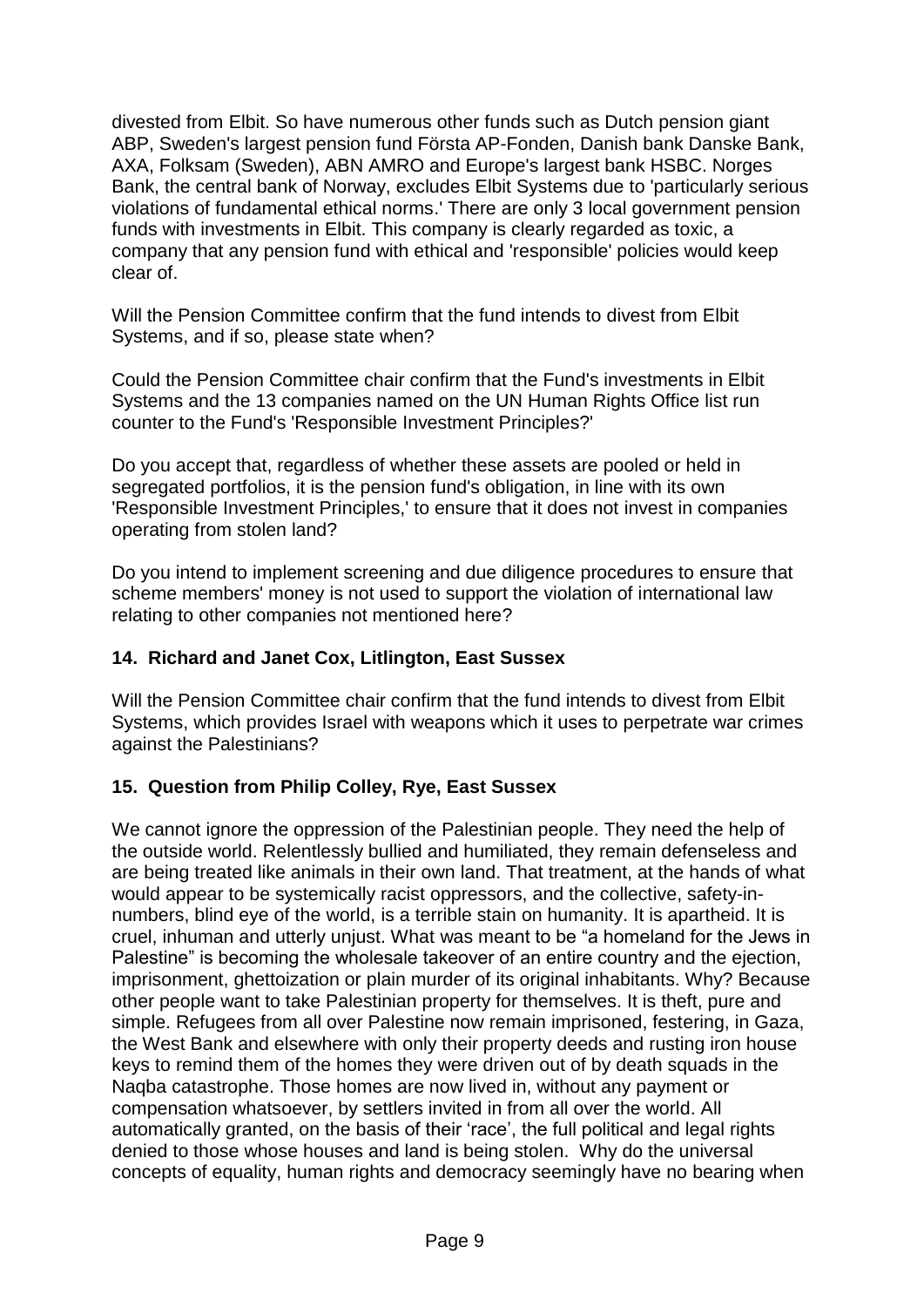it comes to the experience of the Palestinians? It seems such universal concepts, trumpeted loudly when it suits them, can be ignored by our political leaders when it is expedient to do so. It is politically and morally obscene. Despite all the efforts by the perpetrators of this crime, and their supporters, to smear and suppress the truth of what is happening, through whatever nefarious means at their disposal, there remains a growing number of people, of all faiths and none, in East Sussex and elsewhere, who, from good conscience, refuse to turn a blind eye. And refuse to be silenced. In the light of the above, my question is why are you, my local political leaders, when it comes to the East Sussex Pension Fund, prepared to be clearly seen by those you represent to justify compromising the rule of law by investing in companies complicit in the abuse of human rights and violations of international law?

# **16. Question from Sally Philips, Hastings, East Sussex**

Would you not agree that by holding East Sussex Pension Funds in companies that are functioning in violation of International Law and in firms such as Elbit that produce weapons that have been repeatedly used to target civilian populations that the Trustees of these funds are currently behaving in an immoral and indiscriminate manner?

Would you explain when you will divest from these companies and banks that are supporting them so that you can show discrimination and a moral investment plan.

# **17. Question from David Rodger, Brighton**

I wrote on this matter at the time of the October meeting concerning our investing in companies complicit in humans rights abuses and violations of international law as listed by the United Nations and NGO s such as Amnesty International and War on Want .The Chair indicated that that divestment would proceed.

I would just seek clarity on

1}Which companies will be divested from and do they encompass Elbit Systems and the 11 companies in the Pension Fund Portfolio named on the UN Human Rights list?

2} What is the timetable for disinvesting ?

3} Can Cllr Fox confirm that investment in Elbit and the 11UN identified companies runs counter to the Councils ethical investments policy

# **18. Question from Hilda Kean, Hastings, East Sussex**

As you may recall I wrote to the recent October council meeting in which some aspects of the Pension Fund were considered and responded to. However, I was not clear that any action would immediately be taken to change funding of matters under the aegis of the United Nation as High Commissioner for Human Rights. The UNHCHR noted here lists companies involved in Israeli's illegal settlement economy. I understand that the East Sussex County Council pension fund seems to have investments in many of the companies included in the UN information.

While I was pleased to note that the Chair of the Pensions Committee had acknowledged the role of certain companies who 'operate and profit from stolen land.' it is not clear when such positive action against them will take place. I trust that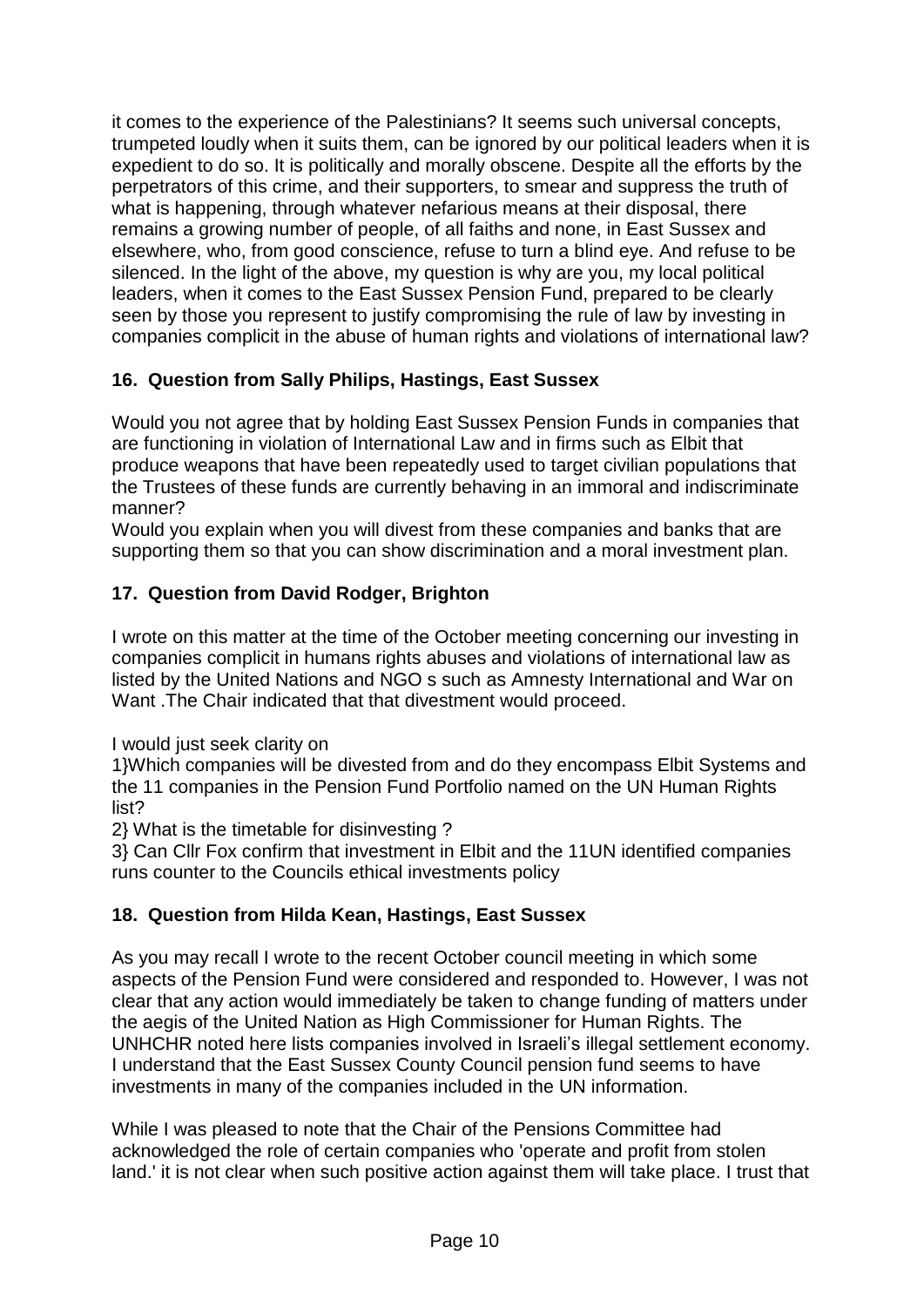any pension fund operating with ethical and responsible principles would surely be divesting from such companies?

Although the chair has indicated that the pension fund will divest from some of the complicit companies this seems to only be referred to in a somewhat unspecified time.

Please specify from which of the many companies will the council be divesting? When will this take place?

I realise that there are indeed many companies with which East Sussex places investments but would like to know against which companies, such as the Elbit Systems, will action be taken quickly.

## **19. Question from Ann Hallam, Hove**

I welcome the commitment by the Pension Committee chair that the fund will divest from some of the companies profiting from illegal Israeli settlements. The United Nations has listed companies involved in Israel's illegal settlement economy. The pension fund has investments in 13 of these companies. They are: Bank Hapoalim, Bezeq, Booking.com, Delek Group, Expedia Group, First International Bank, General Mills, Israel Discount Bank, Mercantile Discount Bank, Mizrahi Tefahot Bank, Motorola, Paz Oil Company and TripAdvisor. The vast majority of local government pension funds have no investments in these companies.

Elbit Systems produces a range of banned weapons including cluster munitions, weaponised white phosphorus and flechette projectiles. It produces the weaponised Hermes 450 and 900 drones. All these weapons have been used repeatedly to target the civilian population in Gaza. The Norwegian state pension fund has divested from Elbit. So have numerous other funds such as Dutch pension giant ABP, Sweden's largest pension fund Första AP-Fonden, Danish bank Danske Bank, AXA, Folksam (Sweden), ABN AMRO and Europe's largest bank HSBC. Norges Bank, the central bank of Norway, excludes Elbit Systems due to 'particularly serious violations of fundamental ethical norms.' There are only 3 local government pension funds with investments in Elbit. This company is clearly regarded as toxic, a company that any pension fund with ethical and 'responsible' policies would avoid.

Can the Pension Committee chair confirm that the Fund's investments in Elbit Systems and the 13 companies named on the UN Human Rights Office list run counter to the Fund's 'Responsible Investment Principles?

Will the Pension Committee confirm that the fund intends to divest from Elbit Systems and specify which of the above UN named 13 companies you plan to divest from

Please provide a timetable for divestment.

Do you intend to implement screening and due diligence procedures to ensure that scheme members' money is not used to support the violation of international law relating to other companies not mentioned here?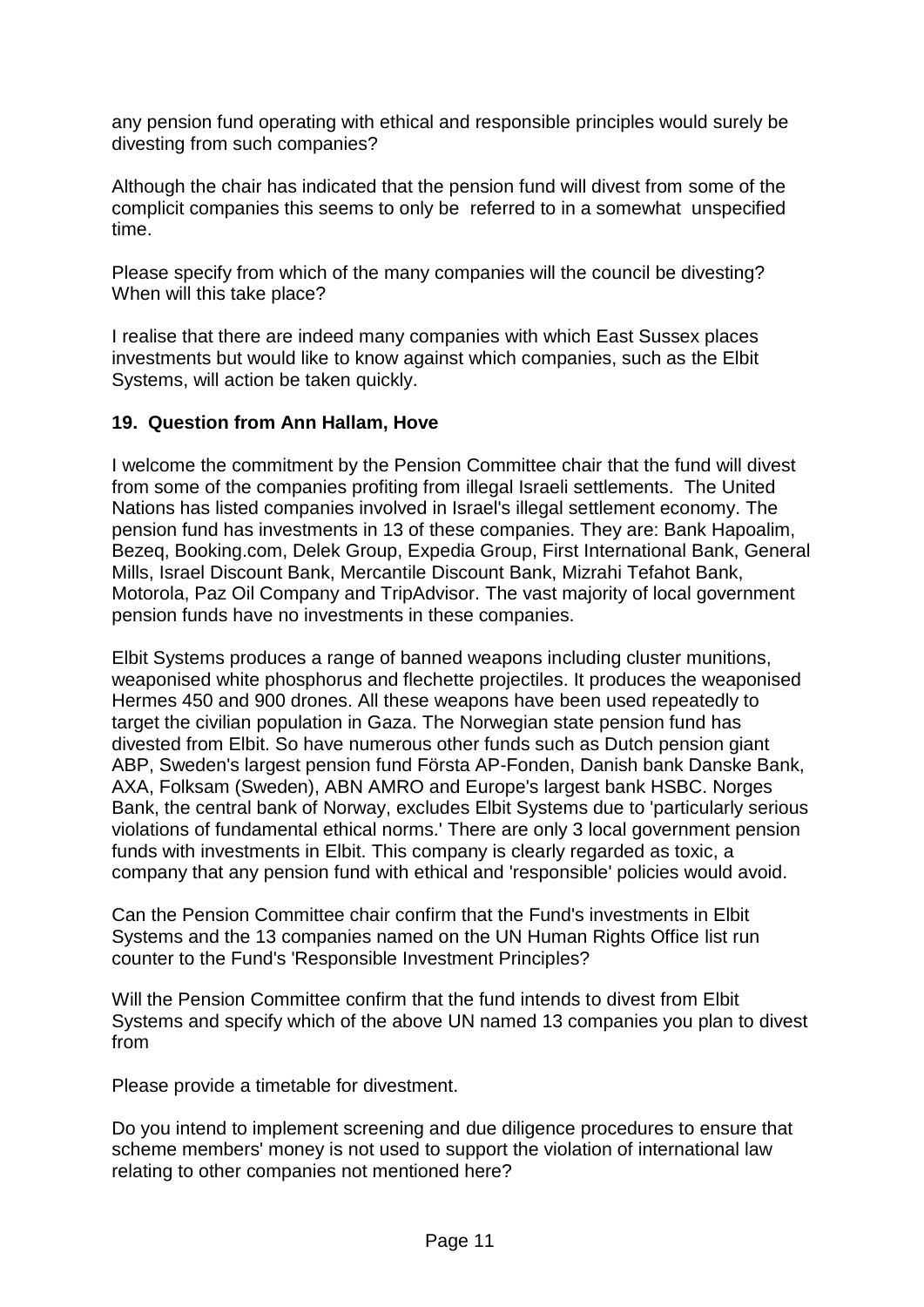# **20. Question from Aidan Pettitt, Brighton**

I was one of many pension scheme members who submitted questions to the October meeting of the County Council, expressing my grave concerns about the East Sussex Pension Fund's investments in in such companies.

I was interested to read an acknowledgement that the companies mentioned in my letter 'operate and profit from stolen land' and pleased to see that the Pension Fund is now planning to divest from these companies. I believe that this statement applies to 'passive' as well as 'active' investments. The response from the meeting, however, failed to respond, adequately and fully to a number of important questions. Consequently, I am now asking for unambiguous answers to the following questions:

1. Could the Chair of the Pensions Committee specify which investments the Fund is planning to divest from, and in particular whether the plans include Elbit Systems and the 11 companies in the Pension Fund portfolio that are named on the UN Human Rights Office list? Could the Chair provide a timetable for the Fund's planned divestment from these complicit companies?

2. Could the Pension Committee Chair confirm that the Fund's investments in Elbit Systems and the 11 companies named on the UN Human Rights Office list run counter to the Fund's Responsible Investment policy?

3. Could the Pension Committee Chair explain how the Pension Fund's investment strategy takes account of ESG issues in relation to both 'passive' and 'active' funds? Pension Funds are clearly able to restructure investments in response to concerns over funds that contribute to climate change and can also restructure funds in relation to concerns over investments in arms companies such as Elbit Systems. Earlier this year, the Universities Superannuation Scheme, the UK's largest pension scheme, announced that over the next two years it will be divesting from companies involved in tobacco manufacturing, coal mining and weapons manufacturers. This amounts to a reported £1.6bn in assets and is perhaps the largest recent example of the changing approach to sustainable investing in pensions.

4. Could the Pension Committee Chair tell me if the Pension Fund is acting on research from Bloomberg that shows that the average ESG fund fell in value by just half the decrease registered of other funds in the S&P 500 index over the same period? Similarly, BlackRock analysis indicates that funds tracking the performance of companies with stronger ESG credentials lost less money than those including worse performers in 94% of cases since the start of the current pandemic. Why would the East Sussex Pension Fund not shift its investments to better performing ESG funds?

The administration of a Pension Scheme needs to be open and transparent and to take into account the views of those who have contributed to and benefit from the Scheme. I welcome the Pension Fund's Committee's Chair's statement that Responsible Investment is 'at the heart of all investment decisions and provides increased transparency and monitoring of these investments'. Accordingly, I believe it is essential that the Pension Committee provides clear and unambiguous answers to my questions.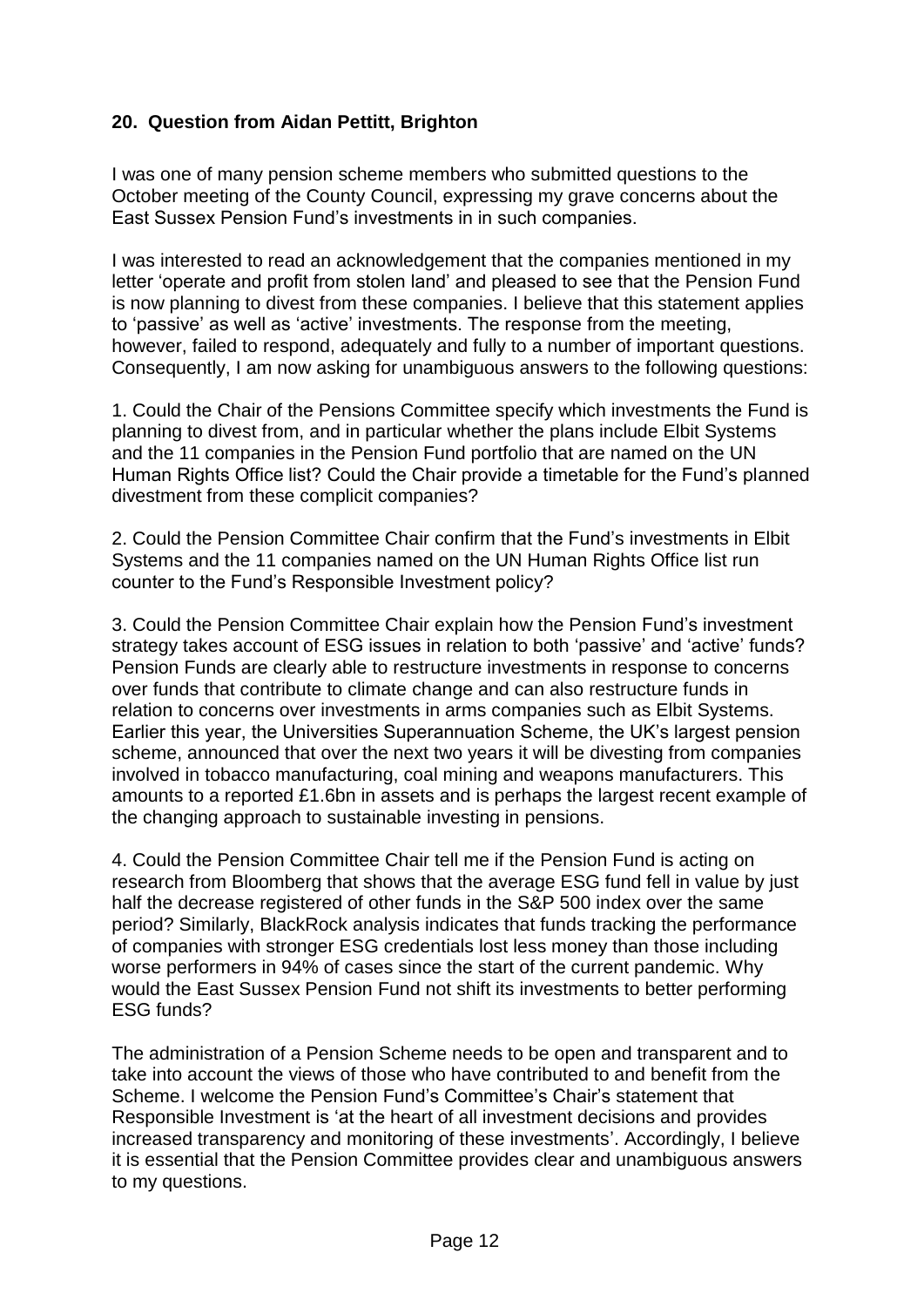# **21. Question from Laurie Holden, Burwash, East Sussex**

It is clear that there is a growing disquiet concerning a number of investments that the East Sussex Pension Fund (ESPF) holds. I'm sure that you can imagine that when someone who has paid into the ESPF all his or her life finds that this money has been invested in companies such as the armaments company Elbit Systems, this can lead to a certain amount of unease, even anger.

Out of 88 government pension funds, only 3 have investments in Elbit. This company provides the Israeli airforce with the Hermes 450 weaponised drone – each one equipped with 2 Hellfire missiles. As you know, the IDF is known for targetting civilians. During operation 'Protective Edge,' approximately 85% of fatalities were civilians. Elbit boasts that its weapons are 'battle tested.' Battle tested on Palestinian men, women and children. So when a Palestinian child gets incinerated by a hellfire rocket, or when a woman gets crushed to death under the rubble caused by a hellfire rocket, I think we have a right to question any investment in Elbit.

ESPF's Statement of Responsible Investment Principles states: "RI (Responsible Investment) is an approach to investing that aims to incorporate environmental, social and governance (ESG) factors into investment decisions...."

 Can you explain how investing in a company such as Elbit adheres to the principles of "environmental, social and governance" factors?

A growing number of pension funds and investment funds in the UK and throughout Europe are divesting from Elbit.

• Isn't it time that the ESPF also divests?

Out of 88 government pension funds, just 13 have companies that are listed by the United Nations High Commissioner for Human Rights (OHCHR) as involved in Israel's illegal settlement economy. In fact no government pension fund has investments is as many of these companies as the ESPF has. The eleven companies are: Bank Hapoalim, Bezeq, Booking.com, Delek Group, Expedia Group, First International Bank, General Mills, Israel Discount Bank, Mercantile Discount Bank, Mizrahi Tefahot Bank, Motorola, Paz Oil Company and TripAdvisor. The OHCHR has undertaken a lengthy and extensive process of engagement with these companies. This shows that these companies have no intention of ending their operations in this illegal activity.

 Can you explain how investing in companies that the UN has shown to be in breach of international law adheres to the ESPF's Statement of Responsible Investment Principles, specifically "environmental, social and governance" factors?

If ESG factors are not a priority, then it seems that these 11 companies are not even giving members of the fund "sustainable, long-term returns" as ESPF's Statement of Responsible Investment Principles claims. It's not known when these investments were taken, but a portfolio of these 11 companies (weighted as per the PSC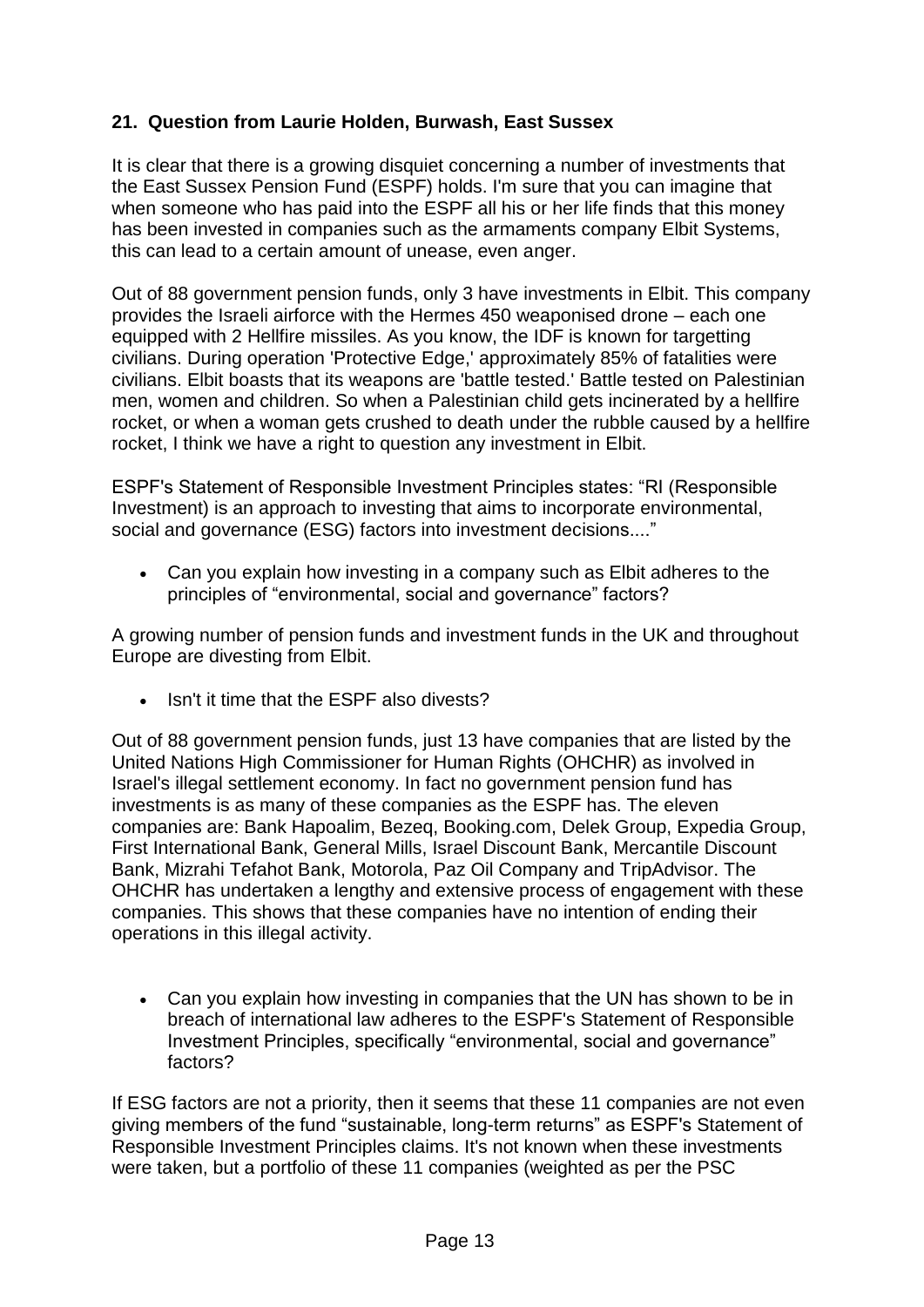research) shows that over a 5 year period, this would have given a 7.2% return. The S&P 500 return has been 71%. Most international MSCI ETFs show returns of between 25% to 40%. Over a 10 year period, the difference in returns are even more noticeable.

Therefore it would seem that the ESPF is losing its members money by investing in these companies.

ESPF's Statement of Responsible Investment Principles states: "RI (Responsible Investment) is an approach to investing that aims to incorporate environmental, social and governance (ESG) factors into investment decisions, to better manage risk and to generate sustainable, long-term returns (according to Principles for Responsible Investment)."

 So, would you agree that the ESPF is not living up to its stated 'Responsible Investment Principles' policy?

Whether you have invested in these companies directly, through tracker funds or through pooled funds, don't you think it's time to make decisions to divest from these toxic companies? Other government pension funds have done so.

 Finally, do you intend to implement screening and due diligence procedures to ensure that scheme members' money is not used to support the violation of international law relating to other companies not mentioned here?

# **Response by the Chair of the Pension Committee to questions 12 to 21 above**

The response to these questions draws upon much of what was explained in the response to the questions on divestment of fossil fuels, however, is included again for completeness of answering these specific questions.

The East Sussex Pension Fund (the Fund) does not directly invest in any specific company; instead it invests through a combination of holdings in passive index funds and active fund managers. As the owner of an index fund, we are passive recipients of the index and we can't pick and choose the constituents of the global or regional indices and there is no way in which the fund can influence the holdings in that index or divest from an asset without divesting from the whole strategic asset allocation. Many Pension Funds typically follow an investment model which includes a proportion of their equity exposure in passive index funds. Ordinarily, passive funds are viewed as a cheap and efficient way to gain global equity market exposure with reduced volatility. MHCLG guidance encourages the use of index funds as an intrinsic part of investment strategy at an LGPS Fund pool level due to the lower costs associated with investing in these funds compared to active mandates. None of the Pension Funds active managers have any exposure to Elbit Systems or the 11 named companies in question 13, the only exposure the fund has is within the passive index tracker. To divest fully from the passive index to remove these companies from the portfolio is a major strategy decision and will result in significant final cost to the fund which needs to be taken into account when acting in the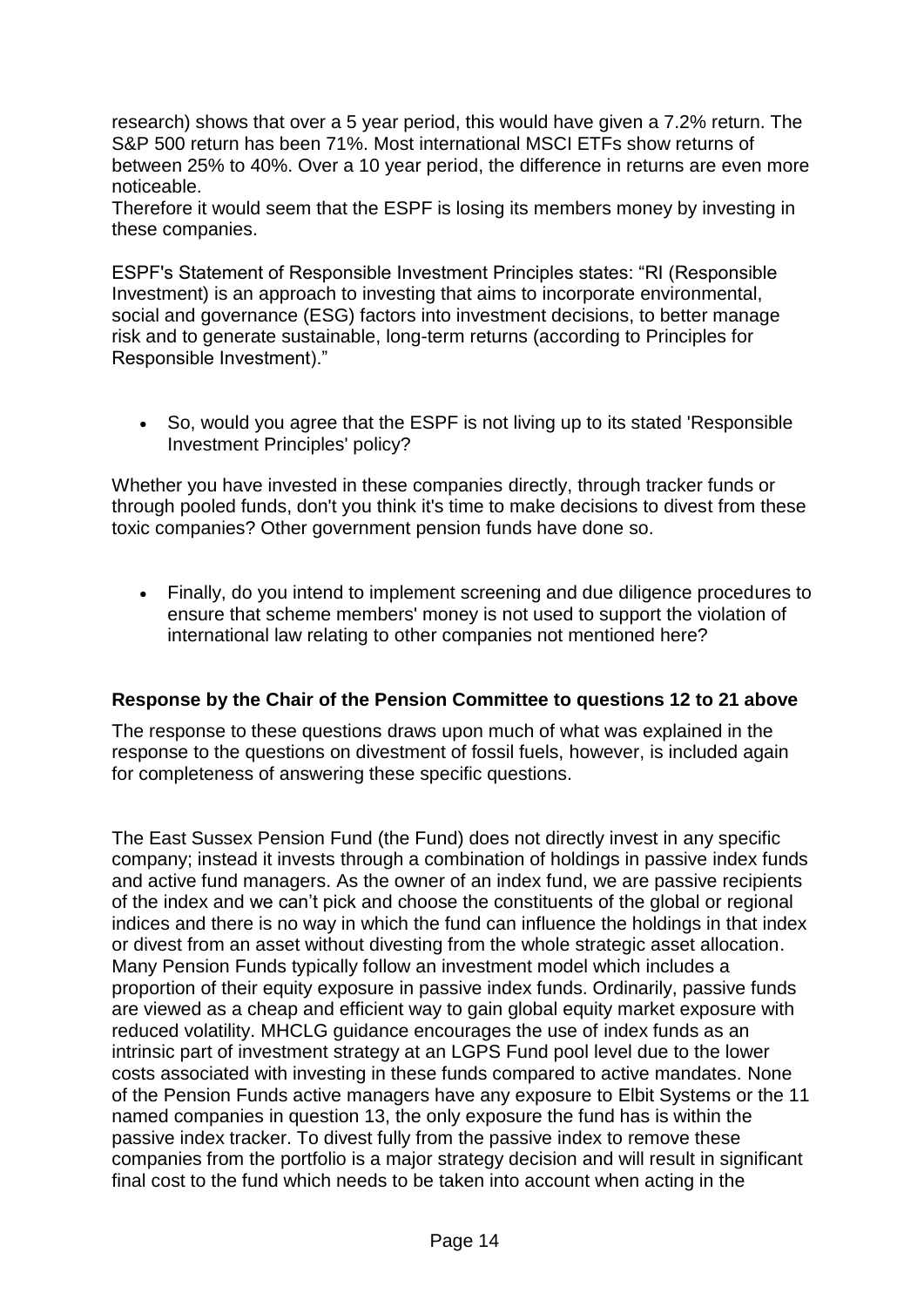interests of the funds beneficiaries. In mid September, the fund had exposure to 8 of the named companies valued at just under £1.8m and had a further £16k with Elbit Systems, less than 0.05% of the portfolio invested. To enact divestment of these companies the fund would have to sell approximately £400m of assets across nearly 5,000 companies to remove these 9 companies. The allocation to passive equities has been reduced in the past 6 months from 33% to 10% of the fund. The figures quoted above on exposure to these companies is before this reduction in passive equity allocation; until the transition of these assets has been completed, we are unable to confirm which of the companies we will continue to hold. The passive equities have also been restructured into regional allocation, so some companies could have dropped out entirely but this information is not yet available as we have no control of the underlying companies in the passive index allocation. The remaining 10% allocation to passive equities held by the fund will be considered at the next Pensions Committee on 1 March 2021 as to its continued place in the portfolio.

In making any investment decision the Fund will seek to follow its published Investment Strategy Statement and its Statement of Responsible Investment Principles, to balance the duties they have to all scheme stakeholders, weigh up the potential financial impact and take into consideration the views of beneficiaries where any non-financial factor is taken into account. Responsible investment is a substantial factor in driving returns alongside other investment considerations and the fund has outperformed its benchmark in all its reporting periods. The fund is not an "Ethical" or "unethical" investor, it is a responsible steward of capital where we identify and mitigate financial risks and we are guided by the legal principle of fiduciary duty where our primary function is to pay pensions to the fund beneficiaries when they become due. The objectives of the pension fund RI policy are to reduce the likelihood that ESG issues and Climate Risk will negatively impact asset values and returns and inform stakeholders on the action the Fund is taking to address and manage ESG and Climate Risk issues. The choice of passive index is an important deliberation. Where possible, the Fund seeks to acquire exposure to indices that are tilted in favour of companies that benefit from greener revenues, are less carbon intensive, and are better positioned than their peers to adapt to the Energy Transition which is a new position in the fund. In some markets this option is not possible such as Emerging Markets and in these cases the market cap indices are not currently adjusted to reflect ESG or responsible investment criteria, however as previously stated this strategic allocation is to be reviewed at the next Pension Committee. In addition to taking into account ESG risks into decision making the fund is a signatory to a number of engagement groups with the intention on making companies that we invest more responsible and deliver to ESG expectations.

One of the engagement groups the fund is a member, LAPFF (Local Authority Pension Fund Forum), have been liaising with Palestinian and Jewish interest groups in respect 16 companies operating in the region where member funds have investment. The LAPFF Research and Engagement partner has written to and arranged several engagement meetings with those companies.

All of the fund's active managers screen companies in which they invest on the funds behalf and the fund itself carried out significant due diligence in appointing the manager where it appoints direct. Where investments are made through the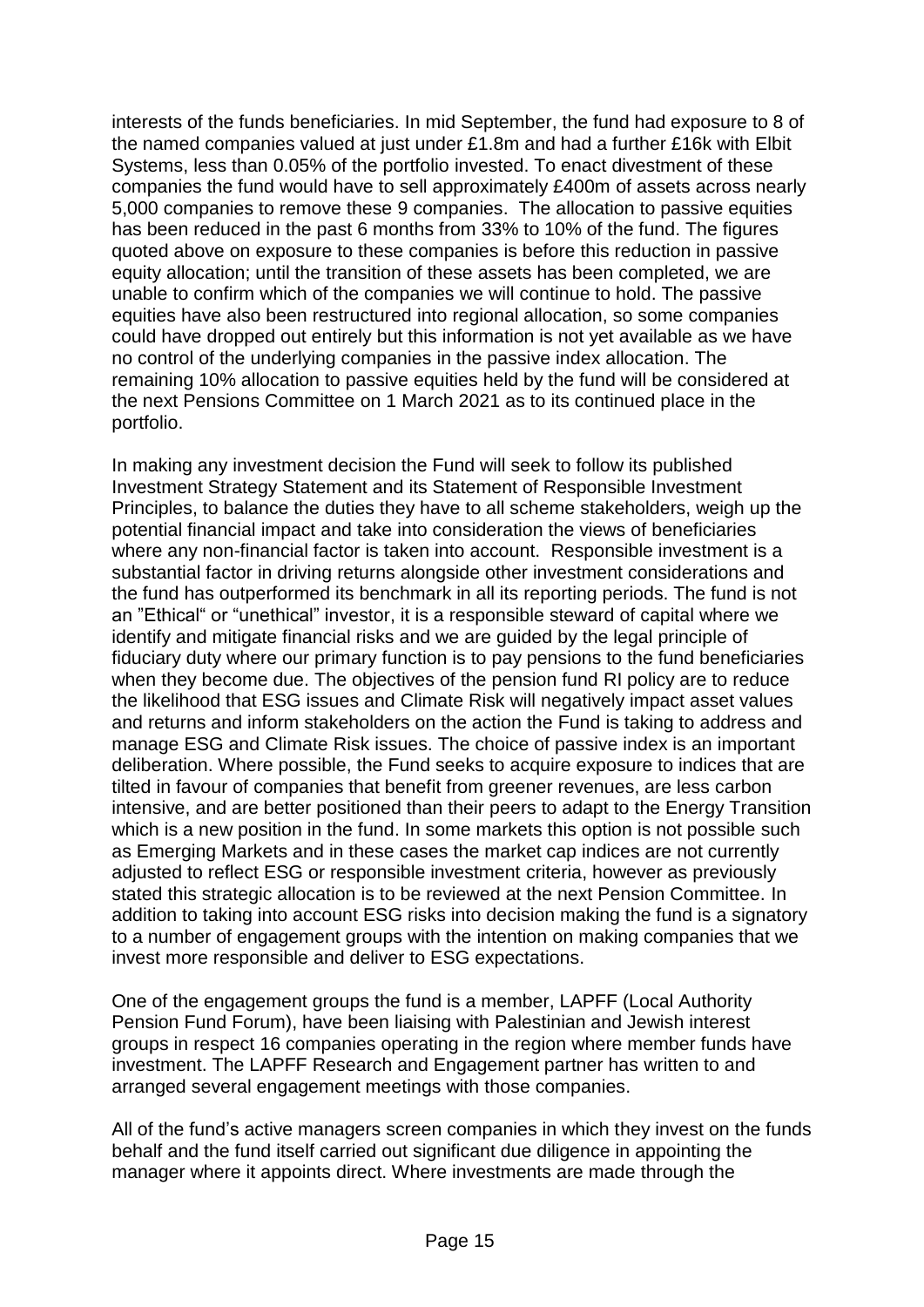investment pools, due to the change in manager selection responsibilities as a result of the changes through the 2016 regulation, the fund reviews due diligence approaches taken by the pool to ensure managers have appropriate screening in place and take into account ESG factors when investing the funds money.

# **22. Question from Sean MacLeod, Newhaven, East Sussex**

I was pleasantly surprised to see Maria Caulifield MP post on social media that the A259 Bishopstone Junction will be undergoing a number of traffic works in the new year following a meeting with ESCC. The reason I ask this question is I can find no documented minutes of such a meeting on ESCC website and given these planned changes will be at the expense of local tax payers money it's only right that a proper scrutiny of such expenditure is done in the public realm.

Maria says that the likely traffic changes that are coming are traffic lights so I assume a traffic impact assessment has been done and an environmental impact also.

Could you make it public record on what steps are being taken to the Bishopstone junction following Maria post, and can you explain how much this will cost and also is it now ESCC policy to announce expenditure through our MP rather than more appropriate channels.

# **Response by the Lead Member for Transport and Environment**

I would like to allay Mr MacLeod's concerns and that we are not proposing any traffic works in the new year at the A259 Bishopstone Road junction despite contrary reports.

The County Council is aware that this section of the A259 and, in particular, the turning movements at the A259 Bishopstone junction is an ongoing concern to the local community.

A feasibility study has been undertaken to identify potential junction and accessibility improvements on the A259 between the Bishopstone Road and Hill Rise junctions. These included the introduction of traffic signals and standard roundabouts at the Bishopstone Road, Marine Parade and Hill Rise junctions as well as a gyratory incorporating the Marine Parade and Hill Rise junctions.

The improvement scheme would be prohibitively expensive to implement using the County Council's capital allocation for local transport improvements and therefore a scheme of this magnitude would require a business case to be developed for specific Government funding.

The County Council is also planning to undertake a study of the A259 South Coast Road between Eastbourne and Brighton. This will seek to identify a package of enhancements for public transport, improvements to enable people to cycle or walk for all or part of their journeys, alongside localised road and junction capacity improvements and the potential use of smart technology on this corridor. This study will, in turn, inform the development of a Strategic Outline Business Case to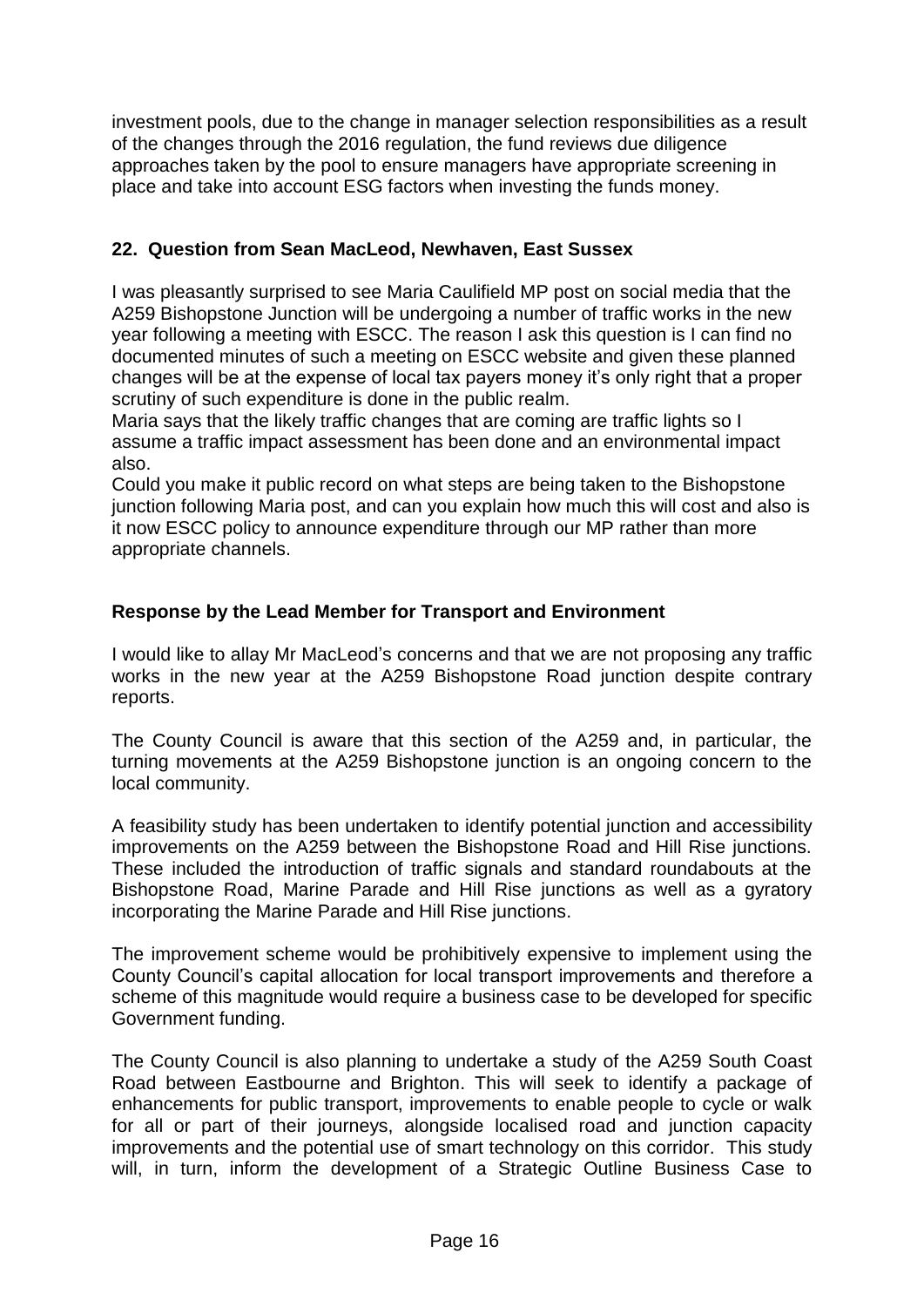Government to make the case for Major Road Network funding, which the A259 South Coast Road is part of.

In developing the Strategic Outline Business Case, we will consider the inclusion of the improvements to the Bishopstone junction as part of the package of improvements on the A259 corridor. Work on the A259 corridor study will start next year and is expected, alongside the Strategic Outline Business Case, to take between 8 and 12 months to complete.

In the process of seeking Government funding for such a scheme at the A259 Bishopstone Road junction, then we would undertake public consultation on any proposals. The outcomes of any consultation would then be reported back to a Lead Member for Transport and Environment decision making meeting with recommendations on next steps regarding progressing any scheme.

## **23. Question from Imogen Makepeace, Lewes East Sussex**

ESCC bid for 1,608,080 it received 1,820,200 this results in difference of £212,120

Can you explain how the additional funds are to be used and where?

Given that Lewes District council received very little of what it requested can you tell us whether you have considered allocating this additional funding to Lewes DC, if not, why not?

[https://www.eastsussex.gov.uk/roadsandtransport/planning/emergency-active-travel](https://www.eastsussex.gov.uk/roadsandtransport/planning/emergency-active-travel-fund/tranche-2-emergency-active-travel-fund/)[fund/tranche-2-emergency-active-travel-fund/](https://www.eastsussex.gov.uk/roadsandtransport/planning/emergency-active-travel-fund/tranche-2-emergency-active-travel-fund/)

### **Response by the Lead Member for Transport and Environment**

The County Council received official notification from the Department for Transport of its £1.820m tranche 2 Emergency Active Travel Fund allocation on 20 November 2020, and the split between capital (£1.456m) and revenue (£0.364m). The grant letter also included the associated conditions for the funding and set out the Government's expectations in relation to scheme consultation and monitoring arrangements for tranche 2 schemes, as well as the delivery of the majority of the programme by March 2021, or if not feasible, demonstrating that there is a commitment to deliver in early 2021/22.

The tranche 2 programme already includes a package of over £420,000 of improvements in Lewes District focused on:

- a £90,000 contribution towards the resurfacing the Falmer to Woodingdean Cycle Route with Brighton & Hove City Council and South Downs National Park also each contributing £100,000;
- £152,179 capital expenditure on provision of dropped kerbs and tactile paving, footway resurfacing/tactile replacement, and footway widening in Lewes from Elm Grove to Brighton Road;